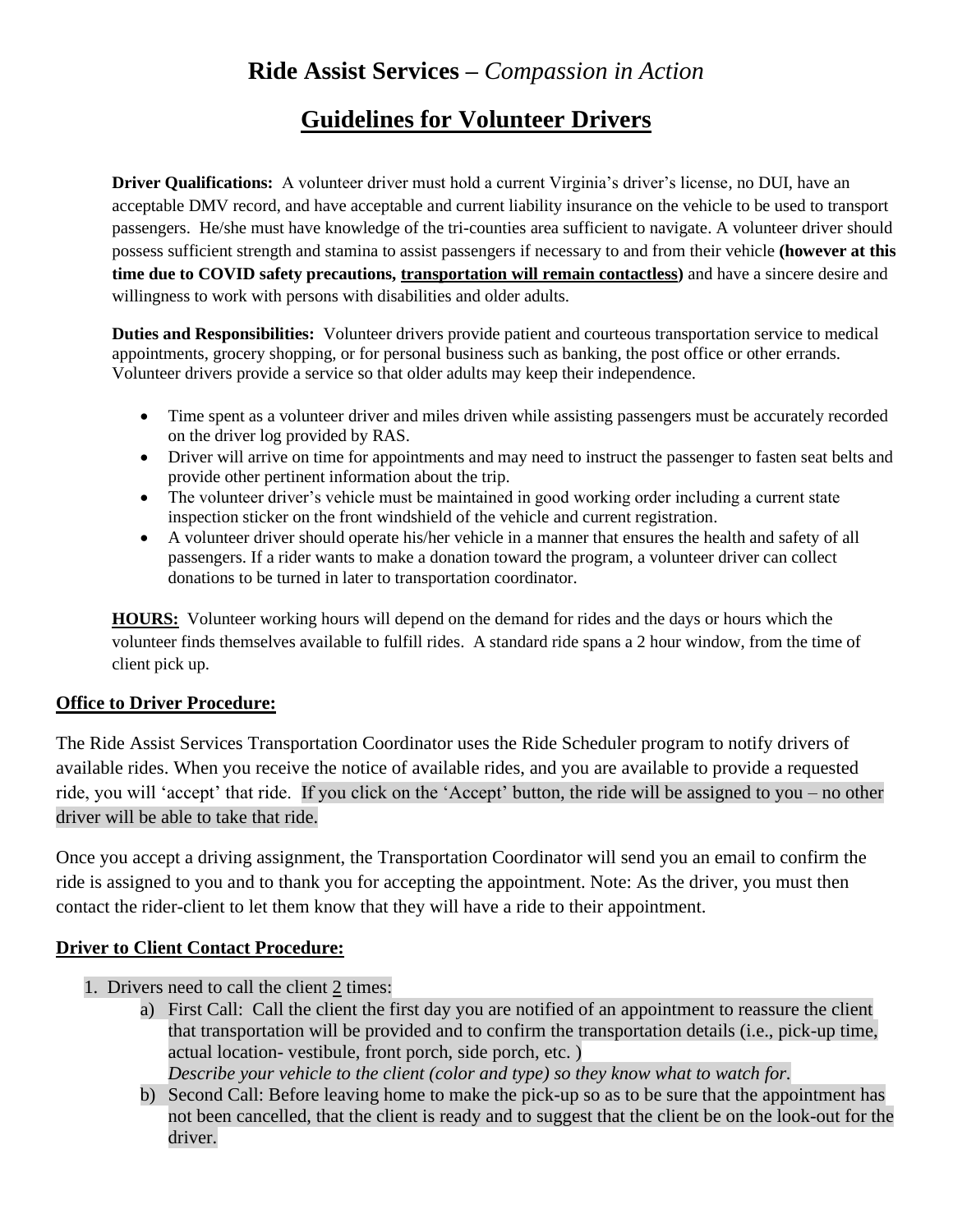2. Drivers should wear their RAS Volunteer Nametag and use the Driver Window Card for identification.

3. **It is important that rides given remain single purpose/destination.** However drivers are free to make an additional stop at a Powhatan County pharmacy for a client following a medical appointment only (at their discretion). Sometimes a client may ask to go to the grocery store as an additional stop. Please let the rider know that it must be a separate appointment.

4. (Optional) Any driver desiring to also accept wheelchair ride requests (flagged on each request if it's a wheelchair van ride) and utilize the RAS wheelchair van, will be trained to operate the lift, be provided with an \$11/hr stipend for wheelchair van rides given, and will only drive. No physical assistance outside the van will be provided by a driver; riders requiring wheelchair transportation must have a companion or caregiver accompany them for transportation if they need any assistance beyond entrance and exit from the van.

5. Any donation received from clients can be dropped off at the DSS office attn: Jayne Lloyd as you are able; we suggest not retaining any donation checks longer than 2 weeks out of courtesy to the donor.

6. Drivers should report any problems they encounter to RAS. Some examples are: changes in the client's condition, client canceling an appointment without notifying RAS, client not paying parking fees, etc)

7. If the client calls the driver at home to arrange transportation, the driver should ask the client to call Ride Assist Services 804-698-0438 to make transportation arrangements.

8. Trip Cancellations or Completion:

Trip Cancellations: If for any reason (school closing/weather, rider emergency, or driver emergency) the trip needs to be cancelled, please communicate with transportation coordinator.

Trip Completion: When the trip is completed, please enter the mileage in the Ride Scheduler trip log and save it. We will then know that the trip has been successfully completed.

#### **Drivers, please note:**

In order to protect the privacy of our Drivers, it is a RAS Program policy NOT to give clients the Driver's phone numbers or last names. However, a Driver may choose to do that at his/her own discretion and the Driver's full name will be on their ID badge.

## **Inclement Weather Procedures**

During inclement weather, RAS follows the policy of the Powhatan County Schools. If schools are closed, the office is closed. No transportation will be provided for a scheduled appointment. However, there may be times when the schools are closed because of certain early morning conditions that may improve later during the day. In those cases, the Transportation Coordinator and the driver may determine that the situation is safe and will not put the driver or client at risk.

## **Drivers, please note:**

Upon notice of school closings, drivers should contact the client and let him/her know you will be unable to provide the service during bad weather. Ask the client to reschedule the appointment at a later time and to contact the RAS office 804-698-0438 with the new date when the office reopens.